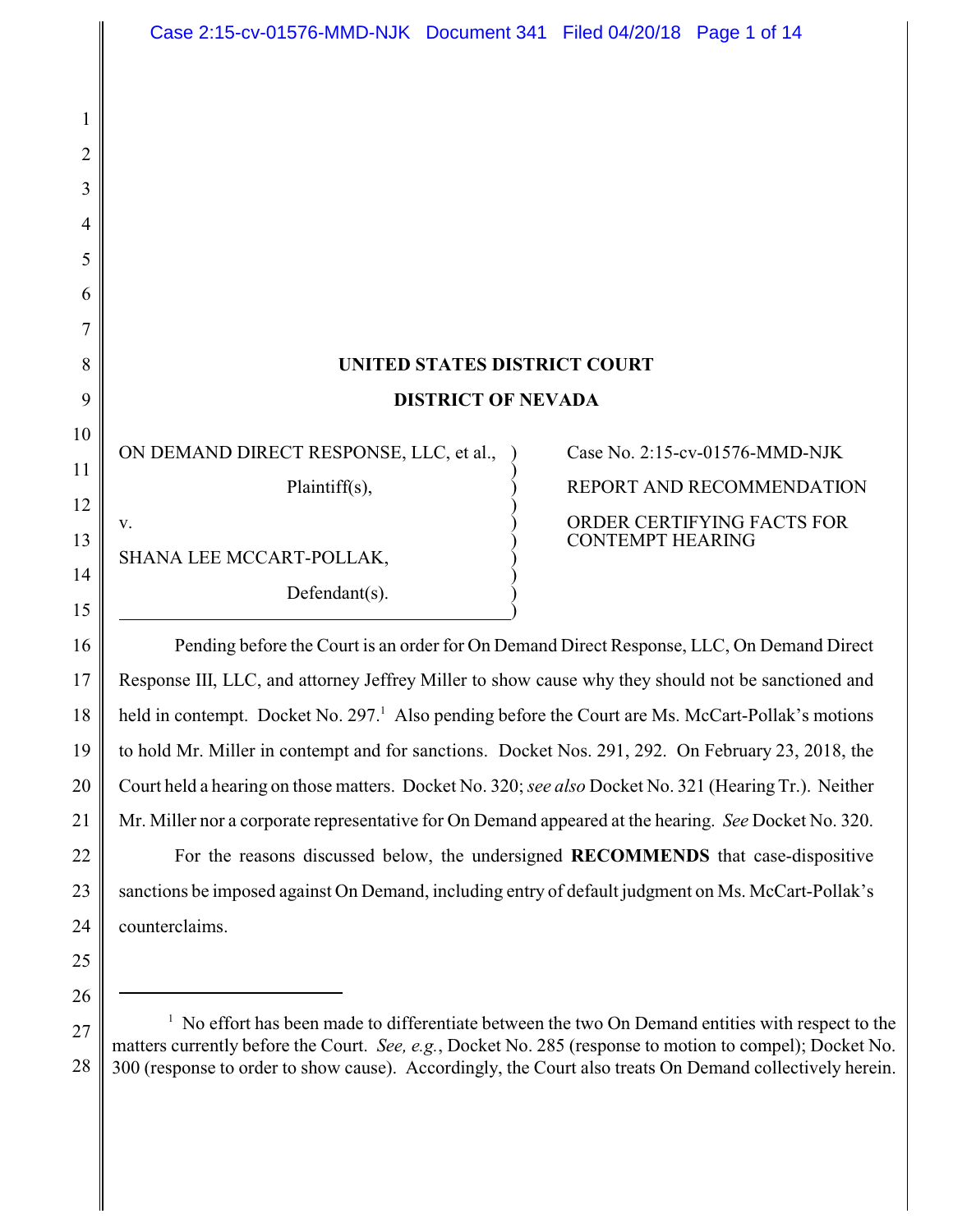1 2 3 4 In addition, the Court **CERTIFIES** the facts outlined below pursuant to 28 U.S.C. § 636(e)(6)(B)(iii). The Court further **ORDERS** that On Demand and Mr. Miller shall appear before United States District Judge Miranda M. Du at 9:30 a.m. on June 19, 2018, in a Las Vegas Courtroom to be determined to show cause why they should not be held in contempt.

Except as otherwise identified herein, the Court **DISCHARGES** the remaining aspects of the order to show cause. Consistent with the sanctions recommended herein, the Court **GRANTS** in part and **DENIES** in part Ms. McCart-Pollak's motions at Docket Nos. 291 and 292.

**I. BACKGROUND**

5

6

7

8

9 10 11 12 13 14 15 16 17 18 19 20 Obtaining discoveryfrom On Demand has been a Sisyphean task for Ms. McCart-Pollak.On July 18, 2017, Ms. McCart-Pollak served various requests for production. *See* Docket No. 282 at 6-9. With respect to Requests for Production Numbers 3, 4, 5, 8, 15, 17, 18, 20, and 21, On Demand responded through its attorney (Mr. Miller) that it would provide a compact disc with electronic copies of responsive documents by August 25, 2017. *See id.* On Demand did not provide those documents by that date, instead asserting technical difficulties in placing the documents onto a compact disc. *See id.* at 9. As of October 24, 2017, On Demand still had not produced the responsive documents, leading Ms. McCart-Pollak to file a motion to compel. Docket No. 282. On Demand did not oppose that aspect of the motion to compel, instead requesting one "final two-week extension" to make its production. Docket No. 285 at 2. In particular, On Demand specifically sought "an order from the Court setting November 21, 2017 as the date by which On Demand shall produce a copy of the documents on CD for McCart-Pollack." *Id.*

21 22 Three days after the reply was filed, the Court provided On Demand the relief it requested, ordering on November 17, 2017 as follows:

> As there is no dispute that the documents must be produced and On Demand has represented that they can be produced by November 21, 2017, the Court hereby **GRANTS** this aspect of the motion to compel and **ORDERS** that On Demand shall serve on Ms. McCart-Pollak, by November 21, 2017, a compact disc providing all responsive documents to the above requests.

26 Docket No. 289 at 2.

27 28

23

24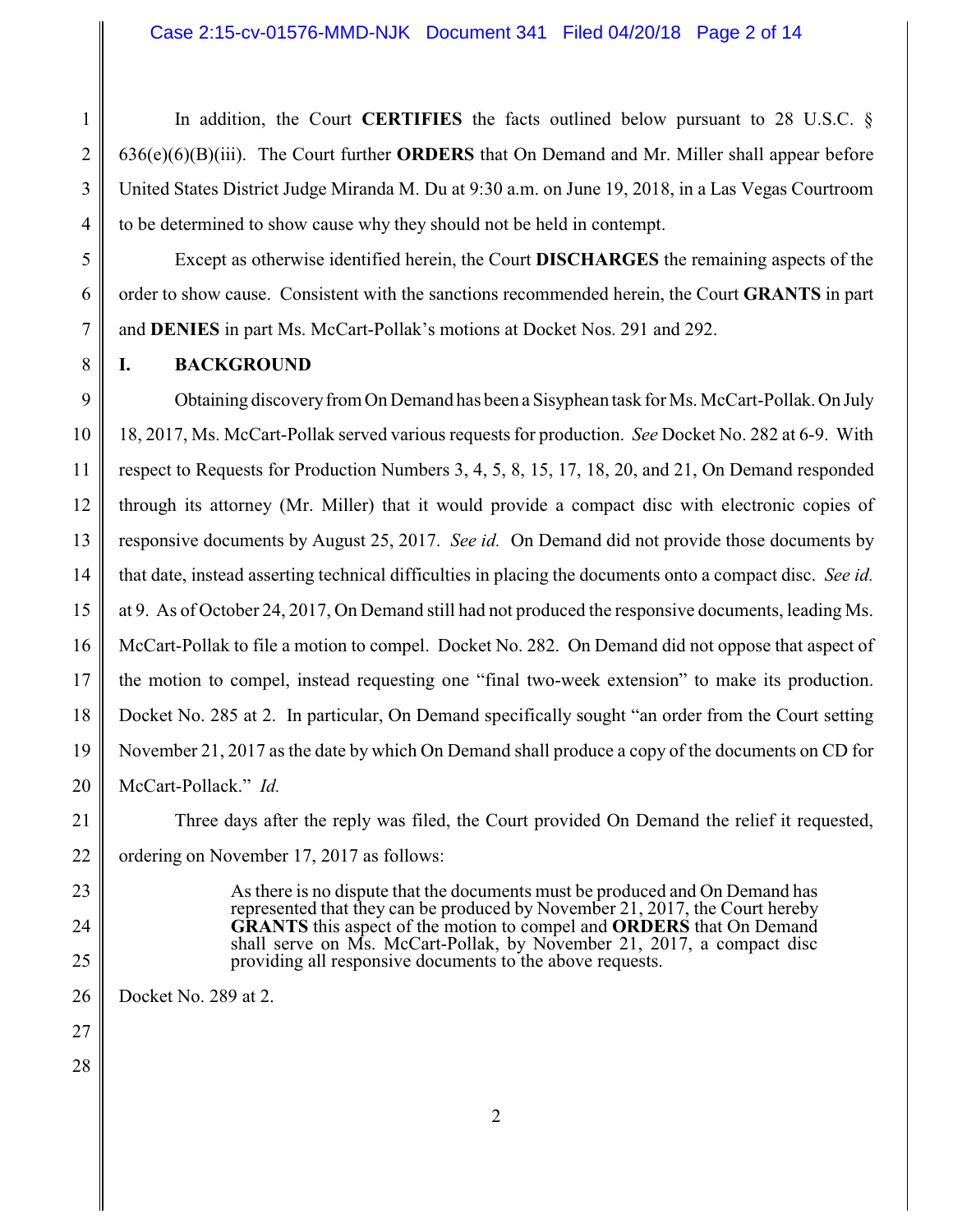As of November 27, 2017, On Demand had failed to comply with the Court's order, prompting Ms. McCart-Pollak to seek a finding of contempt and imposition of sanctions against On Demand and its counsel, Mr. Miller. Docket No. 291. On Demand and Mr. Miller did not respond to that motion.

2 3

1

4 5 6 7 8 9 10 11 12 13 14 15 16 The Court thereafter issued an order for On Demand and Mr. Miller to show cause why serious sanctions (including case-dispositive sanctions) should not be imposed and why they should not be held in contempt. Docket No. 297. The response to the order to show cause indicated in conclusory fashion that Mr. Miller was "no longer an active attorney as of December 7, 2017," and that On Demand lacks the funds to comply with its discovery obligations. Docket No. 300 at 2. No corroborating evidence was provided, but rather only a declaration providing bald representations. *See id.* at 4. Serious concerns exist as to the accuracy of this declaration. First, Mr. Miller stated evasively that he is "no longer an active attorney," *id.*, when in reality he was temporarily prevented from practicing law due to his default in a serious disciplinary proceeding conducted by the California Bar in which he is accused of major misappropriation of client funds, *see* Docket No. 319.<sup>2</sup> Second, Mr. Miller and On Demand more generally have been making repeated representations as to the imminent filing for bankruptcy, including through Mr. Miller's declaration, Docket No. 300 at 4,<sup>3</sup> but no notice of bankruptcy has ever been filed.

- 17
- 18

<sup>19</sup> 20 21 22 23  $2^{\circ}$  Mr. Miller's status as an attorney eligible to practice law has been in flux. On December 5, 2017, Mr. Miller was placed on inactive status because he defaulted in disciplinary proceedings with the California Bar. *See* Docket No. 319; *see also White v. Martel*, 601 F.3d 882, 885 (9th Cir. 2010) (judicial notice of state bar records is proper). On February 21, 2018, the California Bar vacated its default against Mr. Miller and allowed him to return to active status during the pendency of the disciplinary proceedings against him. *See In the Matter of Jeffrey A. Miller*,Case No. 16-O-16334-DFM (Cal. St. Bar Ct. Feb. 21, 2018). On April 17, 2018, the California Bar reinstated the default against Mr. Miller for again failing to appear at trial. *See In the Matter of Jeffrey A. Miller*, Case No. 16-O-16334-DFM (Cal. St. Bar Ct. Apr. 17, 2018).

<sup>24</sup> 25 26 27 28 <sup>3</sup> In light of On Demand's threats of bankruptcy, the order to show cause specifically instructed that any argument that potential or actualized bankruptcy proceedings impact the order to show cause was to be included in the response to the order to show cause, and to be supported by meaningfully developed argument. Docket No. 297 at 2 n.1. The Court also noted Ninth Circuit case law that appears to foreclose any such argument. *See id.* (citing *Dingley v. Yellow Logistics, LLC*, 852 F.3d 1143 (9th Cir. 2017) and *Berg v. Good Samaritan Hosp.*, 230 F.3d 1165 (9th Cir. 2000)). No argument has been presented that any potential or actualized bankruptcy proceeding impacts the instant matters regarding sanctions and contempt.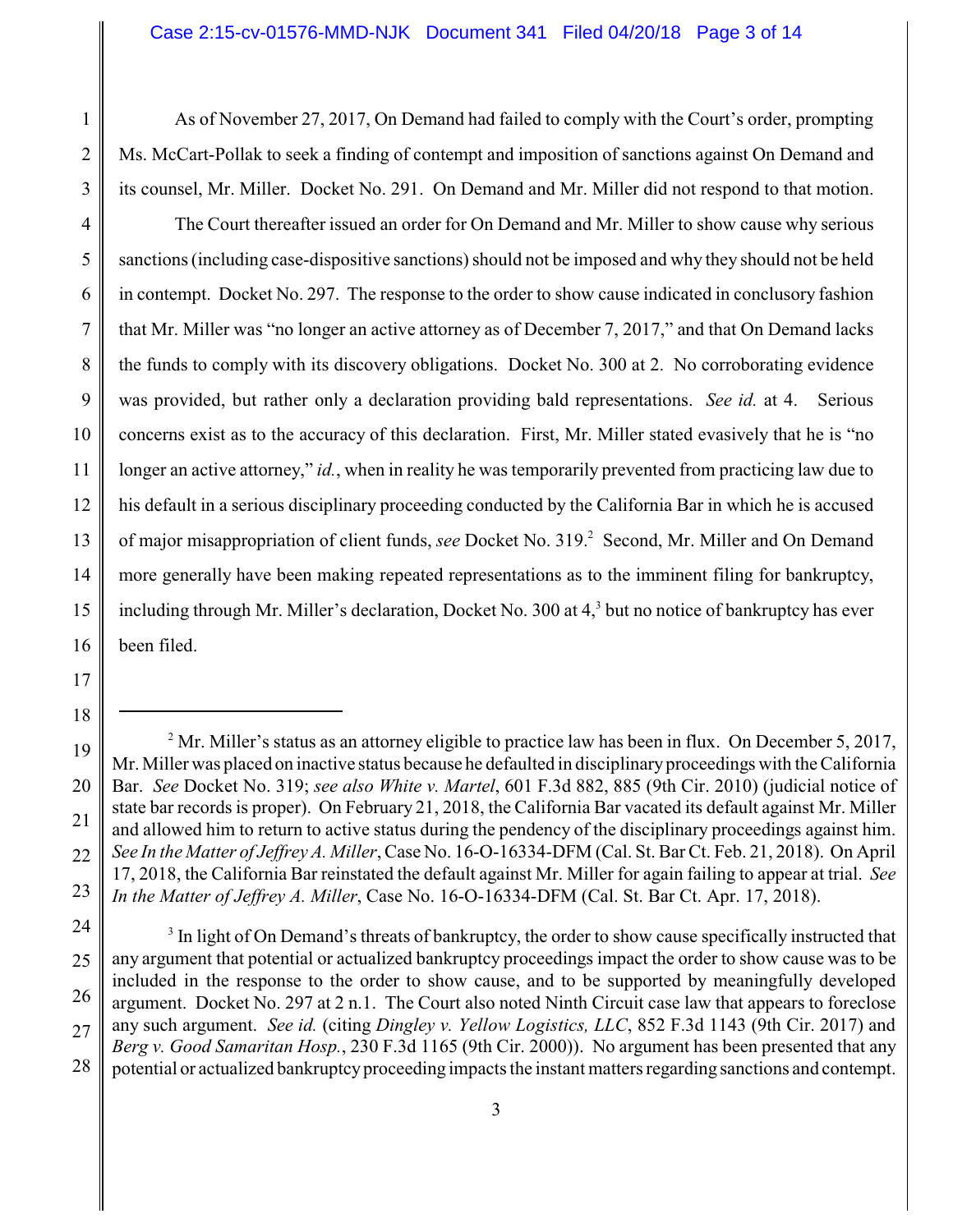1 2 3 4 5 6 7 8 9 10 11 As a result, on February 9, 2018, the Court set a hearing for February 23, 2018, and expressly ordered Mr. Miller and a corporate representative for On Demand to personally appear at that hearing. Docket No. 316. Neither Mr. Miller nor a corporate representative for On Demand appeared at the hearing. Docket No. 320.<sup>4</sup> The local counsel who did appear (Tony Abbatangelo) was unable to answer even the most basic of questions. *See, e.g.*, Hearing Tr. at 7 (asserting that he did not know what the unspecified "technical issues" were that purportedly prevented On Demand from providing responsive documents). Mr. Abbatangelo generally asserted that On Demand and Mr. Miller refused to cooperate in discovery and that they generally lacked the funds to participate in litigation. *See, e.g.*, *id.* at 5-7. No corroborating evidence was presented as to On Demand's or Mr. Miller's alleged financial difficulties. Mr. Abbatangelo was able to confirm, however, that the representations of an imminent bankruptcywere false and that bankruptcy had not been filed to date. *See id.* at 13.

12 13 14 At this point in time, On Demand has simply ceased participating in this case, evidencing no intention to provide discovery to Ms. McCart-Pollak or to comply with the Court's orders. *See, e.g.*, *id.* at 5-7, 10-11; Docket No. 300 at 4.<sup>5</sup>

20

<sup>&</sup>lt;sup>4</sup> Mr. Miller was supposed to appear not only on his own behalf, but as the corporate representative for On Demand since he is a partner. Hearing Tr. at 5-6. Local counsel relayed Mr. Miller's contention that he is purportedly unable to pay for transportation to appear for the hearing. *See id.* at 4-5. Mr. Miller is located in Covina, California, *see, e.g.*, Docket No. 300 at 4, which is less than 250 miles away from this courthouse, *see McCormack v. Hiedeman*, 694 F.3d 1004, 1008 n.1 (9th Cir. 2012) (judicial notice of distances on Google maps is proper). No attempt was made to explain why the relatively minimal cost of driving or taking a bus was not feasible.

<sup>22</sup> 23 24 25 26 27 28 <sup>5</sup> The Court focuses its analysis on conduct occurring after the undersigned's assignment to the case on January 9, 2017, at which point the case had been ongoing for some time. *See* Docket No. 221. The Court notes Ms. McCart-Pollak's contention that On Demand and Mr. Miller have an extensive history of litigation misconduct beyond that which is described herein. *See, e.g.*, Docket No. 291 at 4-5. For example, On Demand violated the order to obtain counsel and refused to participate in this litigation previously, leading to the dismissal of their claims against Ms. McCart-Pollak. *See* Docket No. 161 (report and recommendation), Docket No. 171 (order adopting report and recommendation). Such prior misconduct further bolsters the recommendation herein that dispositive sanctions should be imposed with respect to Ms. McCart-Pollak's counterclaims. *Cf. Herb Reed Enters., Inc. v. Monroe Powell's Platters, LLC*, Case No. 2:11-cv-02010-PMP-NJK, 2013 WL 3729720, at \*6 (D. Nev. July 11, 2013), *adopted*, 2013 WL 5278518 (D. Nev. Sept. 17, 2013).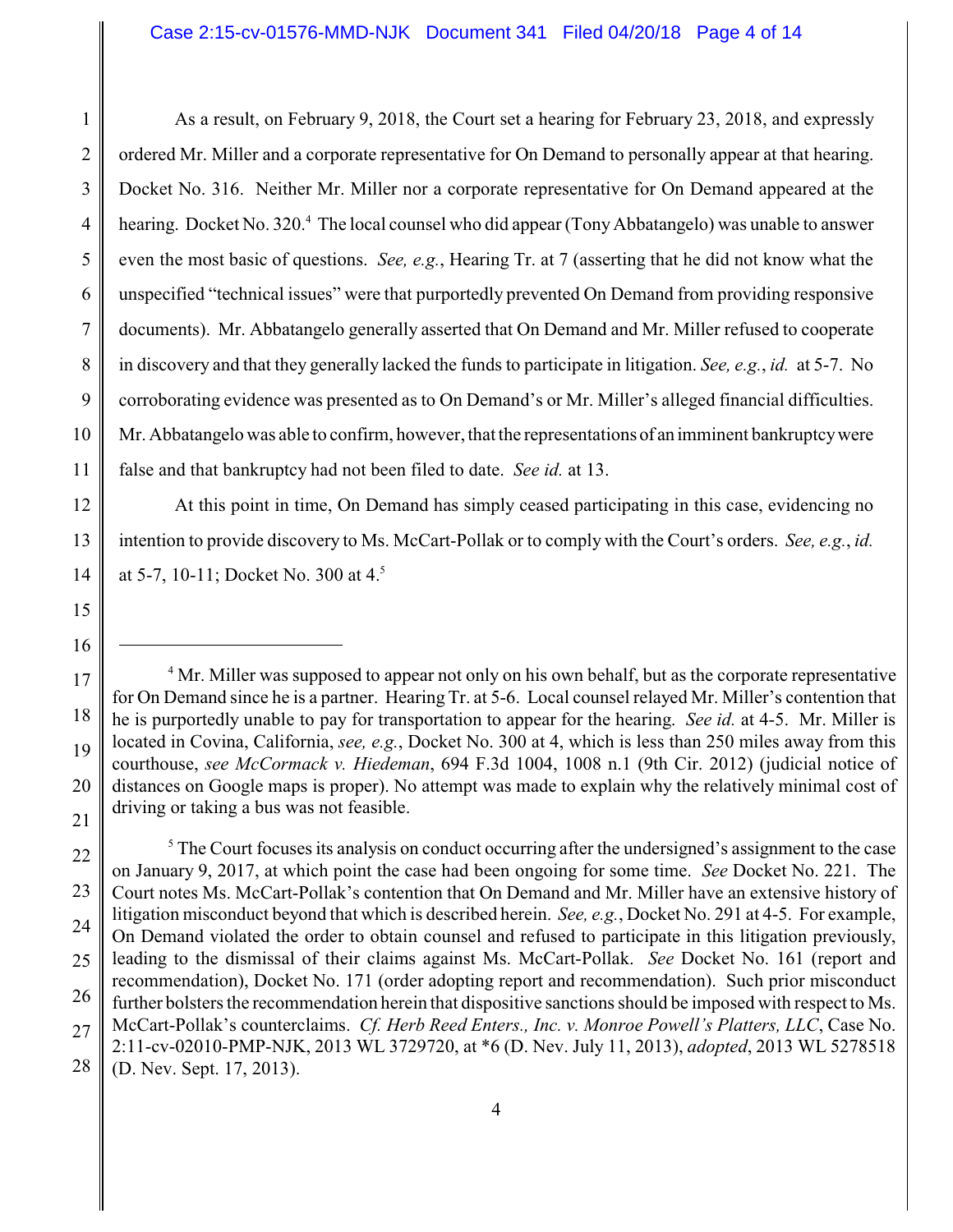1

5

## **II. CASE-DISPOSITIVE SANCTIONS**<sup>6</sup>

2 3 4 The Court begins by analyzing whether the imposition of case-dispositive sanctions is appropriate given On Demand's violation of the Court's orders<sup>7</sup> and its failure to continue participating in this case more generally.

A. STANDARDS

6 7 8 9 10 11 12 13 The broad, underlying purpose of the Federal Rules of Civil Procedure is to "secure the just, speedy, and inexpensive determination of every action and proceeding." *See* Fed. R. Civ. P. 1. As the text of Rule 1 now makes explicit, the duty to strive toward that goal is shared by the Court and the parties. *See id.* It is with that charge as a guide that courts construe and administer the Rules. There are several mechanisms by which this goal can be accomplished, including imposing case-dispositive sanctions against a party who impedes the litigation process by failing to comply with its obligations. *See Greene v. Wal-Mart Stores, Inc.*, Case No. 2:15-cv-00677-JAD-NJK, 2016 WL 829981, at \*5 (D. Nev. Jan. 26, 2016), *adopted*, 2016 WL 829977 (D. Nev. Mar. 3, 2016).

14 15 16 17 18 Rule 16 is a central pretrial rule that authorizes the Court to manage cases "so that disposition is expedited, wasteful pretrial activities are discouraged, the quality of the trial is improved, and settlement is facilitated." *In re Phenylpropanolamine Prods. Liability Litig.,* 460 F.3d 1217, 1227 (9th Cir. 2006). "Subsection (f) puts teeth into these objectives by permitting the judge to make such orders as are just for a party's failure to obey a scheduling or pretrial order, including dismissal." *Id.* Rule 16(f) specifically provides that "the court may issue any just orders, including those authorized by Rule

24

25

<sup>&</sup>lt;sup>6</sup> The Court will use herein the term "case-dispositive" sanctions. As noted above, however, On Demand's affirmative claims against Ms. McCart-Pollak have already been dismissed, *see* Docket No. 171*,* leaving active Ms. McCart-Pollak's counterclaims against On Demand. The Court also notes that Ms. McCart-Pollak also has certain third-party claims that remain active.

<sup>27</sup> 28  $<sup>7</sup>$  On Demand has violated at least three orders–the order requiring it to obtain counsel, the order</sup> requiring production of documents, and the order requiring attendance by a corporate representative at the show cause hearing. Docket Nos. 99, 289, 316.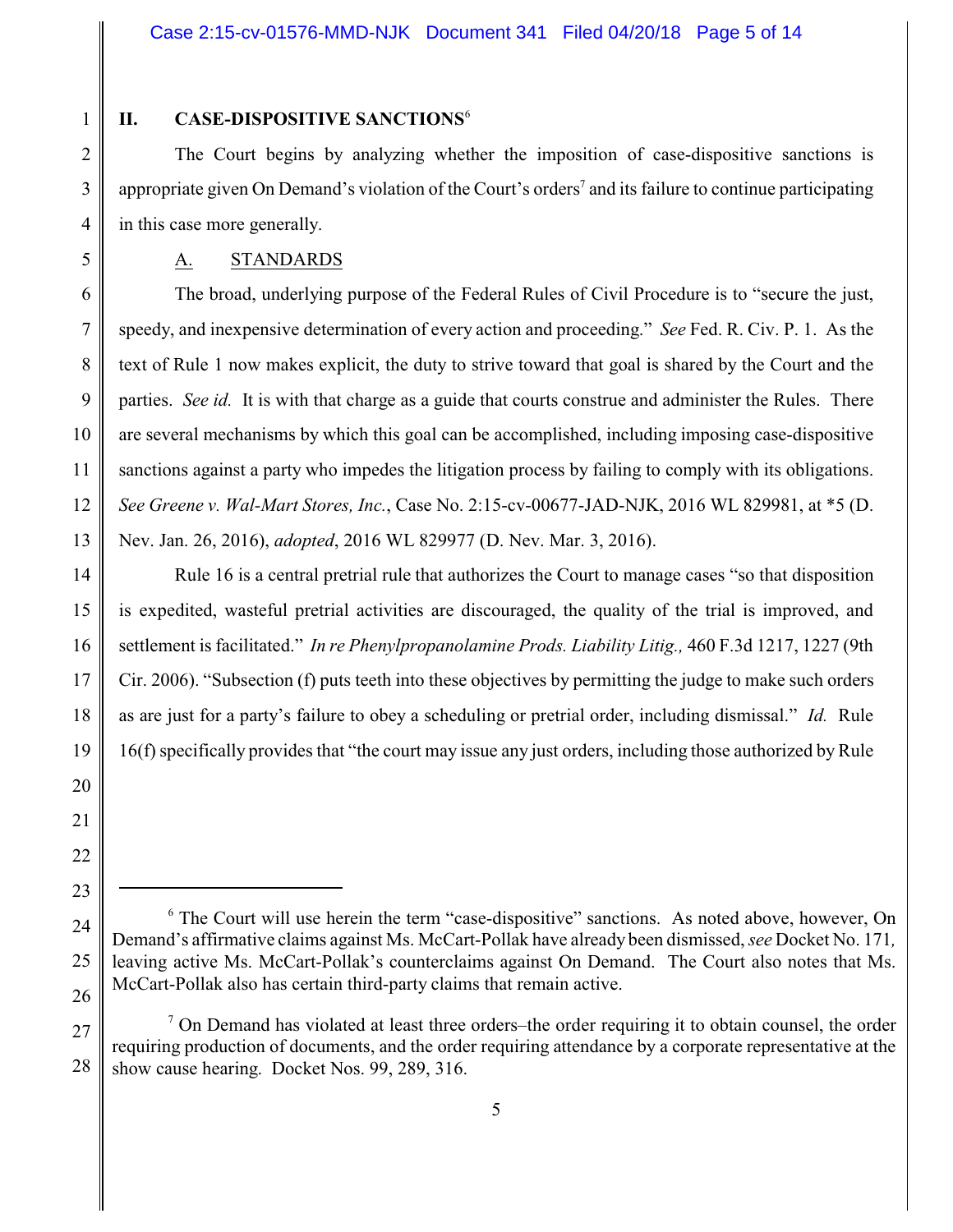2 37(b)(2)(A)(ii)-(vii), if a party or its attorney . . . fails to obey a scheduling or other pretrial order." Fed. R. Civ. P.  $16(f)(1)^8$ 

3 4 Rule 37 governs discovery disputes more specifically, as well as sanctions stemming therefrom. Similar to Rule 16, Rule 37 provides for sanctions against a party who fails to comply with discovery orders: "[i]f a party . . . fails to obey an order to provide or permit discovery, including an order under Rule 26(f), 35, or 37(a), the court where the action is pending may issue further just orders." Fed. R. Civ. P.  $37(b)(2)(A)$ .

8 9 10 11 12 13 14 District courts have "great latitude" in fashioning sanctions pursuant to Rule 37. *See Lew v. Kona Hosp.,* 754 F.2d 1420, 1425 (9th Cir .1985). In appropriate situations, the Court may find that a severe sanction is necessary to prevent some benefit to the sanctioned party. *See National Hockey League v. Metropolitan Hockey Club, Inc.,* 427 U.S. 639, 642-43 (1976) (finding that extreme sanction of dismissal was appropriate due to respondents' flagrant bad faith and their counsel's callous disregard of responsibilities). At the same time, a case-dispositive sanction is a harsh penalty reserved for extreme circumstances. *See, e.g.*, *Dreith v. Nu Image, Inc.*, 648 F.3d 779, 788 (9th Cir. 2011).

15 16 17 18 19 20 21 22 The Ninth Circuit has constructed a five-factor analysis to determine whether imposition of a case-dispositive sanction under Rule 37 is just: (1) the public's interest in expeditious resolution of litigation; (2) the Court's need to manage its docket; (3) the risk of prejudice to the other party; (4) the public policy favoring disposition of cases on their merits; and (5) the availability of less drastic sanctions. *Hester v. Vision Airlines, Inc.*, 687 F.3d 1162, 1169 (9th Cir. 2012).<sup>9</sup> With respect to this final consideration, the Ninth Circuit looks to (1) whether the Court considered lesser sanctions; (2) whether it tried lesser sanctions; and (3) whether it warned the recalcitrant party about the possibility of case-dispositive sanctions. *See, e.g., id.* at 1170. It is not always necessary to impose less severe

23

1

5

6

7

24

25

 $8$  Rule 37(b)(2)(A) in turn enumerates several potential sanctions, up to and including casedispositive sanctions.

<sup>26</sup> 27 28 <sup>9</sup> "The first two of these factors favor the imposition of sanctions in most cases, while the fourth cuts against a . . . [case-dispositive] sanction. Thus the key factors are prejudice and the availability of lesser sanctions." *Henry v. Gill Indus., Inc.*, 983 F.2d 943, 948 (9th Cir. 1993) (quoting *Wanderer v. Johnston*, 910 F.2d 652, 656 (9th Cir. 1990)).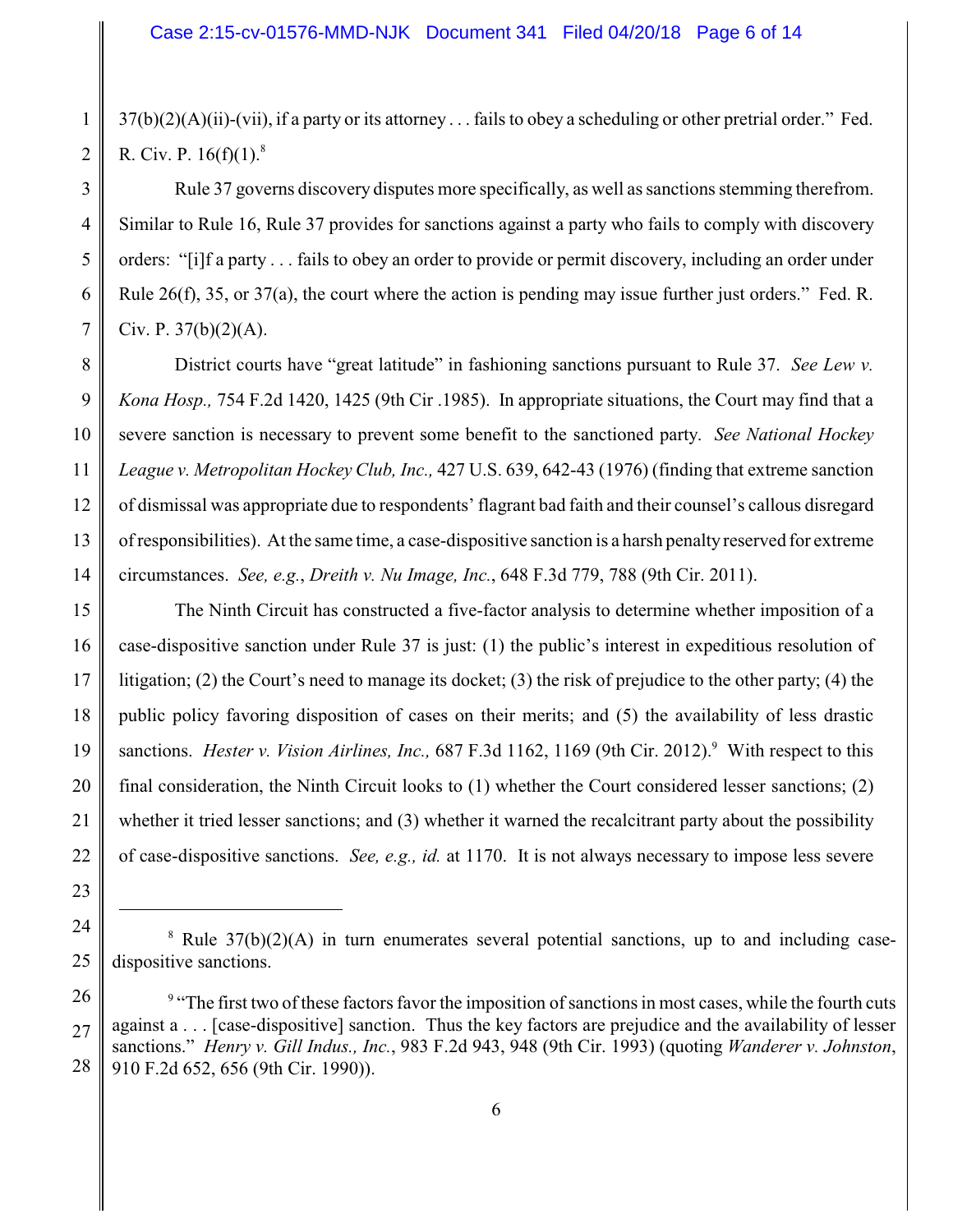#### Case 2:15-cv-01576-MMD-NJK Document 341 Filed 04/20/18 Page 7 of 14

1 2 3 4 sanctions first, or to give any explicit warning that a case-dispositive sanction may be imposed. *Valley Eng'rs Inc. v. Electric Eng'g Co.,* 158 F.3d 1051, 1057 (9th Cir.1998). A court may consider all of the offending party's discovery conduct when making its determination of the appropriate sanction. *Henry,* 983 F.2d at 947.

The test provides courts with a way to think about what to do rather than a set of conditions precedent for imposing sanctions. *Valley Engineers*, 158 F.3d at 1057.

7

8

5

6

B. ANALYSIS

#### **1. Expeditious Resolution of Litigation**

9 10 11 12 13 14 15 "Orderly and expeditious resolution of disputes is of great importance to the rule of law. By the same token, delay in reaching the merits, whether by way of settlement or adjudication, is costly in money, memory, manageability, and confidence in the process." *Phenylpropanolamine Products*, 460 F.3d at 1227. Here, On Demand has habitually failed to comply with its discovery obligations, even after being ordered by the Court to provide discovery. On Demand compounded that shortcoming by failing to appear as ordered at the show cause hearing. This behavior is inconsistent with Rule 1's directive to "secure a just, speedy, and inexpensive" determination of this action.

- 16
- 17

This factor militates in favor of dismissal.

#### **2. Court's Need to Manage Its Docket**

18 19 20 21 22 23 24 25 26 It has long been recognized that the Court's inherent power to control its docket includes the ability to issue severe case-dispositive sanctions when appropriate. *Thompson v. Housing Authority of City of Los Angeles*, 782 F.2d 829, 831 (9th Cir. 1986) (citing *Link v. Wabash Railroad Co.*, 370 U.S. 626 (1961)). Indeed, the Supreme Court has noted that case-dispositive sanctions "must be available to the district court in appropriate cases, not merely to penalize those whose conduct may be deemed to warrant such a sanction, but to deter those who might be tempted to such conduct in the absence of such a deterrent." *National Hockey League*, 427 U.S. at 643. On Demand's refusal to comply with its discovery obligations and to appear as ordered has thwarted the advancement of the case by making it difficult for the Court to effectively manage its docket.

27

This factor militates in favor of dismissal.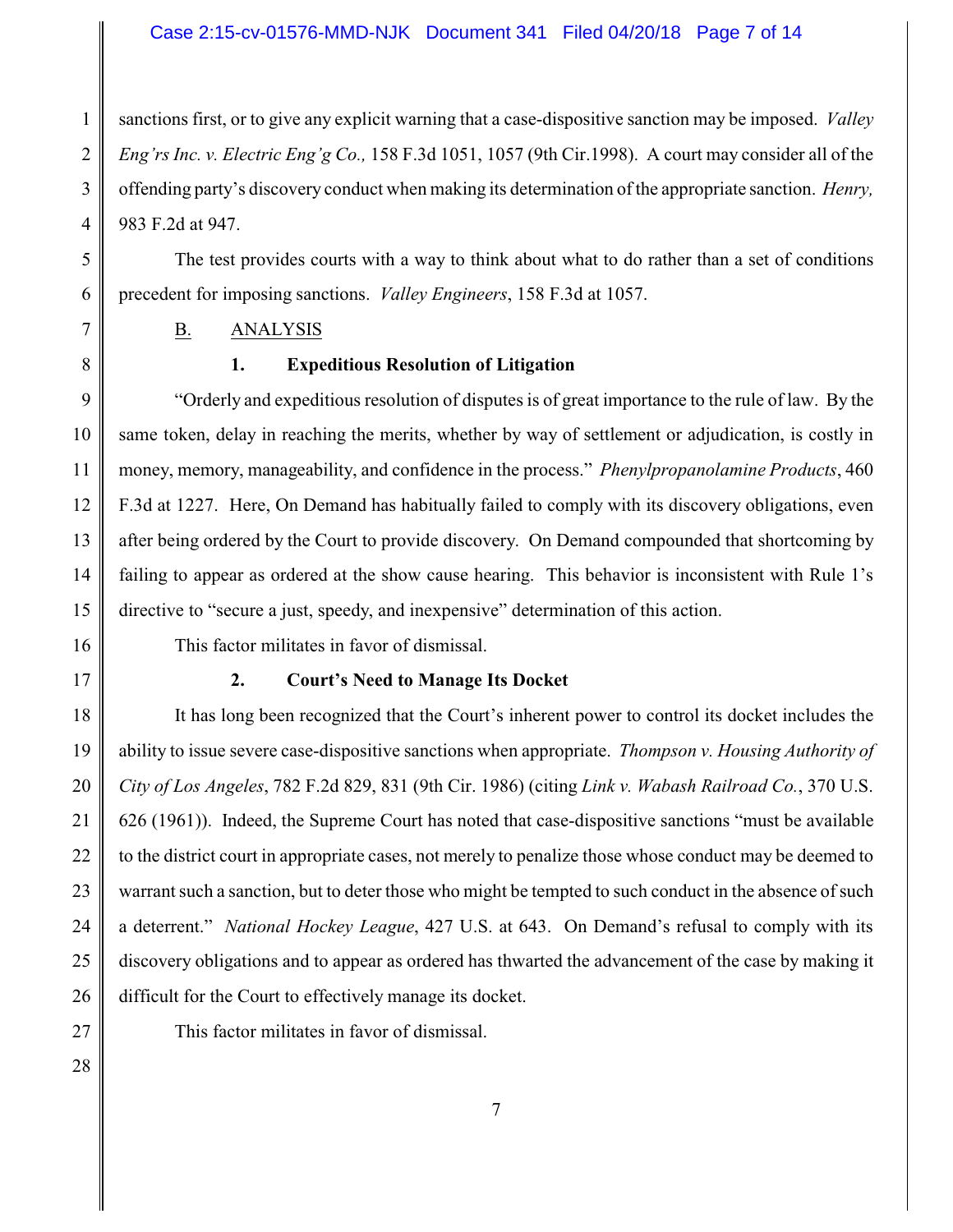1

## **3. Risk of Prejudice**

2 3 4 5 6 7 8 9 Actions that impair an opposing party's ability to go to trial or interfere with the rightful decision of the case are prejudicial. *See Payne v. Exxon Corp.*, 121 F.3d 503, 508 (9th Cir. 1997). In this case, there is a substantial risk of prejudice to Ms. McCart-Pollak. Despite repeated promises to provide the discovery at issue and a Court order compelling that discovery, On Demand has simply refused to provide that discovery and has ceased participating in this case. Such conduct impairs Ms. McCart-Pollak's ability to go to trial and interferes with the rightful decision of the case. *See id.* ("failure to produce documents as ordered . . . is sufficient prejudice" (quoting *Adriana Int'l Corp. v. Thoeren*, 913 F.2d 1406, 1412 (9th Cir. 1990)).<sup>10</sup>

- 10
- 11

This factor militates in favor of dismissal.

## **4. Public Policy**

12 13 14 15 16 17 18 19 20 21 "[T]he public policyfavoring disposition of cases on their merits stronglycounsels against" casedispositive sanctions. *Phenylpropanolamine Products*, 460 F.3d at 1228 (citation omitted). Although this factor may cut against recommending case-dispositive sanctions, it is not enough to prevent such a recommendation. *See Henry*, 983 F.2d at 948; *see also Phenylpropanolamine Products*, 460 F.3d at 1228. On Demand's lack of participation in the discovery process has made it impossible for the Court to continue the case with reasonable assurance that Plaintiff has sufficient access to facts needed to prosecute her claims. Moreover, given the repeated violation of Court orders, the Court is not confident that such discovery can be obtained absent extreme measures. Indeed, as discussed more fully below, the undersigned has initiated contempt proceedings as a last resort in an effort to coerce On Demand to provide discovery.

## **5. Less Drastic Sanctions**

The Court must consider the adequacy of less drastic sanctions before imposing a casedispositive sanction. As noted above, the Ninth Circuit looks to (1) whether this Court considered lesser sanctions; (2) whether it tried lesser sanctions; and (3) whether it warned the recalcitrant party about the

<sup>28</sup>  $10$  Even if the contempt proceedings outlined below are sufficient to coerce On Demand to provide discovery, prejudice to Ms. McCart-Pollak remains. *See, e.g.*, *Payne*, 121 F.3d at 508 (that discovery was eventually provided does not obviate the prejudice incurred).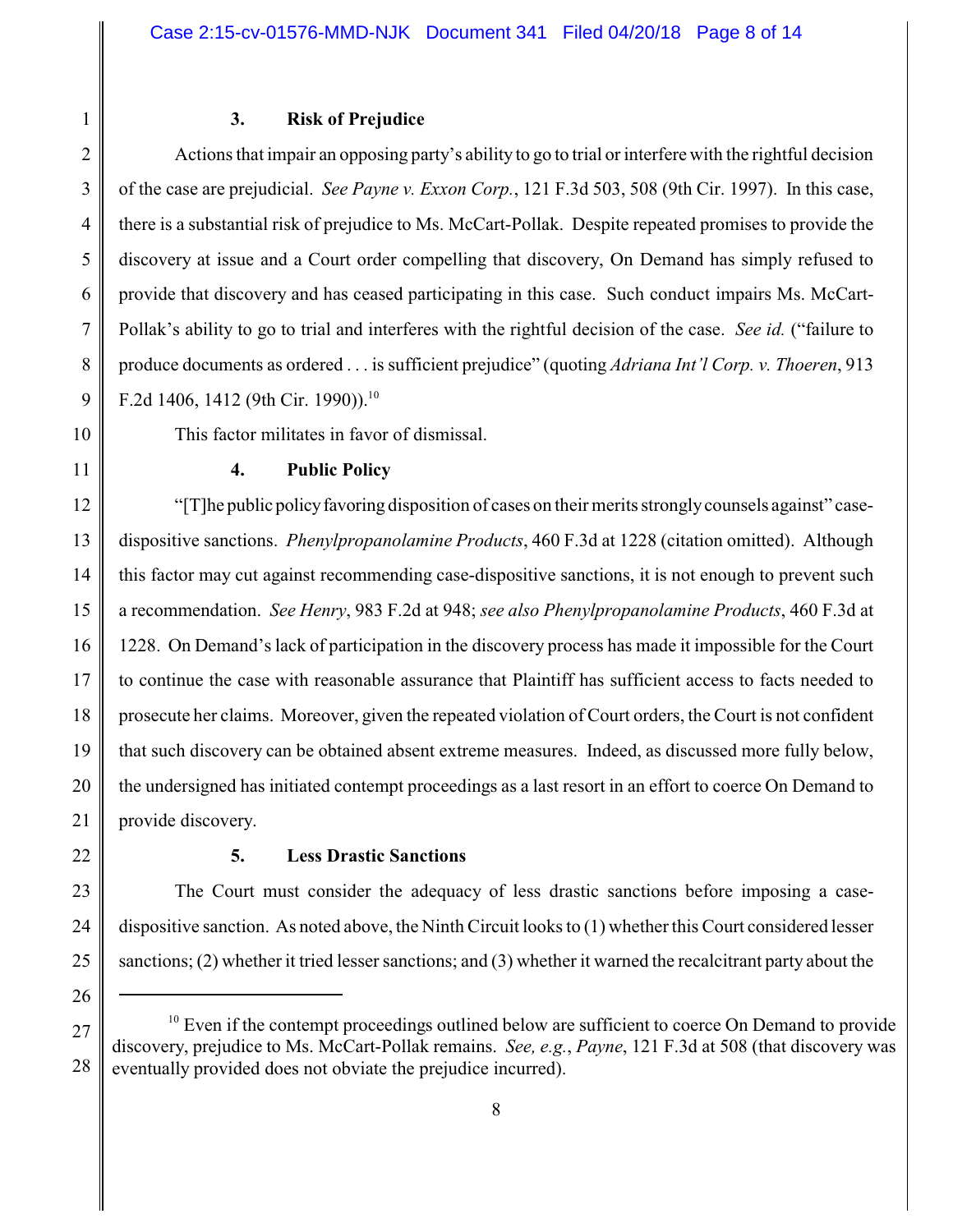#### Case 2:15-cv-01576-MMD-NJK Document 341 Filed 04/20/18 Page 9 of 14

1 2 3 4 5 6 7 8 9 possibility of case-dispositive sanctions. *See, e.g.*, *Hester*, 687 F.3d at 1170. The Ninth Circuit has indicated that it is not always necessary to impose less severe sanctions first, or to give any explicit warning that a case-dispositive sanction may be imposed. *Valley Engineers*, 158 F.3d at 1057. However, the disobedient party's conduct must be due to willfulness, fault, or bad faith for a casedispositive sanction to be appropriate. *Sigliano v. Mendoza*, 642 F.2d 309, 310 (9th Cir. 1981). A court may consider all of the offending party's discovery conduct when making its determination of the appropriate sanction. *Henry*, 983 F.2d at 947. A party's repeated failure to comply with discovery requests and the Court's orders manifests the requisite fault to justify case-dispositive sanctions. *Sigliano*, 642 F.2d at 310.

10 11 12 13 14 15 16 17 18 19 In this instance, sanctions less drastic than dismissal are not available. As noted above, the risk of prejudice to Ms. McCart-Pollak resulting from On Demand's discovery violations is significant. Moreover, the possibility of dispositive sanctions cannot come as a surprise to On Demand. On Demand was given express notice that dispositive sanctions could be imposed with respect to the instant misconduct, Docket No. 297, but provided a half-hearted written response and then violated the Court's order to appear for a show cause hearing. Aggravating the circumstances, dispositive sanctions have already been entered in this case against On Demand with respect to its affirmative claims against Ms. McCart-Pollak based on, *inter alia*, its violation of a Court order. *See* Docket Nos. 161, 171. Dismissal of On Demand's affirmative claims has failed to deter it from violating additional orders that are related to Ms. McCart-Pollak's counterclaims.

20 21 22 23 24 Moreover, what is most critical for case-dispositive sanctions is whether the party has a pattern of discovery abuses that make it impossible for the Court to conduct the trial with any reasonable assurance that the truth would be available. *Valley Engineers*, 158 F.3d at 1057-58. Those are precisely the circumstances the Court faces in this case, and On Demand's pattern of discovery violations and flouting Court orders justifies case-dispositive sanctions. *Sigliano*, 642 F.2d at 310.

25 26 Lastly, On Demand's repeated failure to comply with its discovery obligations and the Court's orders manifests sufficient fault to justify case-dispositive sanctions here.

This factor militates in favor of dismissal.

28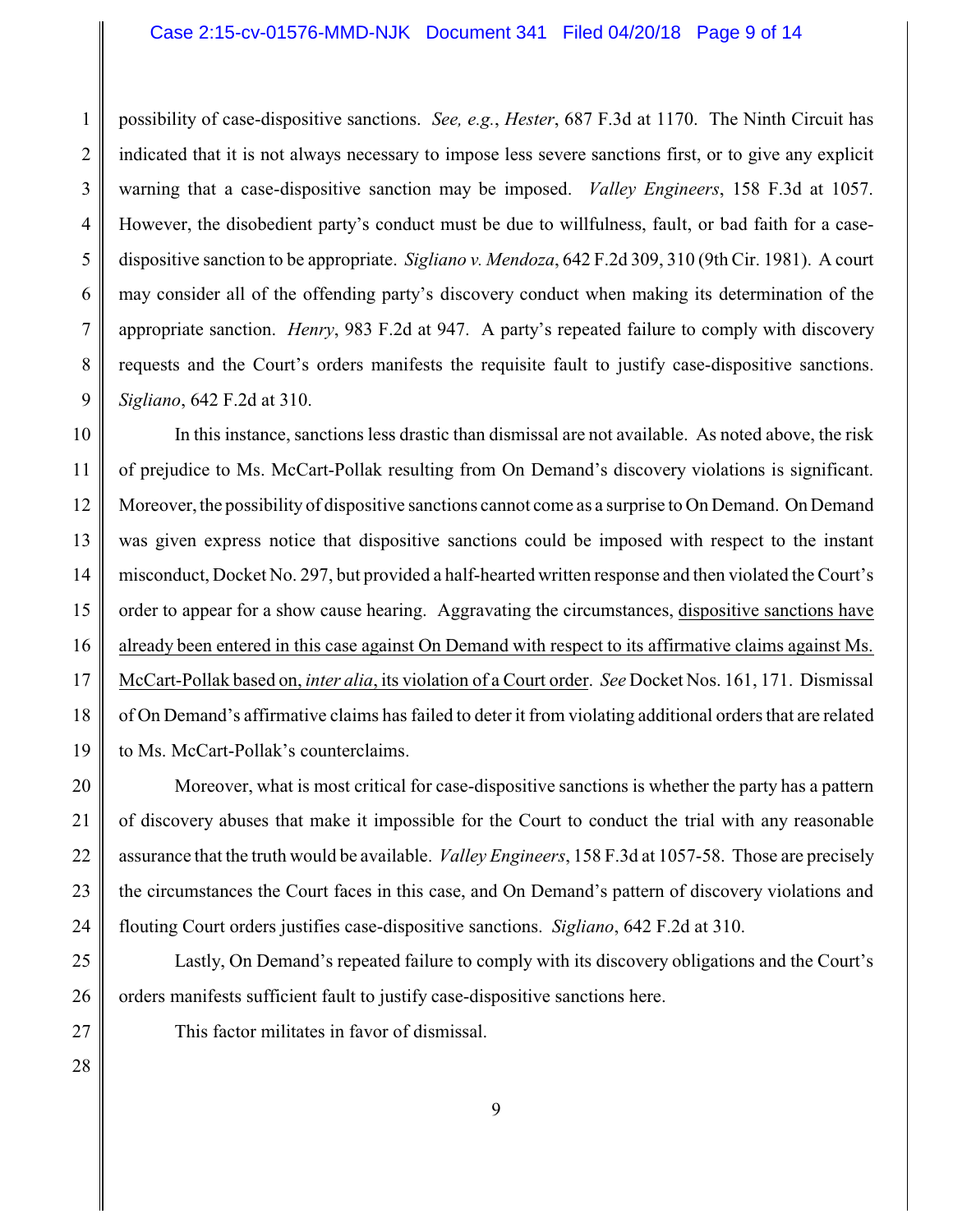### **6. Conclusion**

In light of the above, the undersigned concludes that case-dispositive sanctions against On Demand are warranted in the circumstances of this case.

**III. CONTEMPT**

1

2

3

4

5 6 7 8 9 10 11 12 13 14 15 16 17 18 19 20 The imposition of case-dispositive sanctions to address a recalcitrant litigant's refusal to engage in the discovery process and comply with Court orders may obviate the need to initiate contempt proceedings. The Ninth Circuit has held that contempt proceedings to coerce compliance with discovery obligations are improper if the entry of judgment renders the discovery "no longer necessary in the proceeding." *Danning v. Lavine*, 572 F.2d 1386, 1389-90 (9th Cir. 1978). The Ninth Circuit has also left open the possibility that contempt proceedings may properly continue after entry of judgment, however, when the discovery at issue remains pertinent to the case. *See id.* at 1389 n.1 (discussing *United States v. Cappetto*, 502 F.2d 1351 (7th Cir. 1974), and indicating that contempt proceedings may continue after judgment when "[t]he purpose of the discovery order had not yet abated and therefore continuing coercion was appropriate"). In this case, Ms. McCart-Pollak has explained that the missing discovery is not only important with respect to her counterclaims involving On Demand, but is also important with respect to her pending claims against third-party defendant Harrington. Hearing Tr. at 15. Hence, this is not a case in which the imposition of case-dispositive sanctions against On Demand renders the subject discovery unnecessary.<sup>11</sup> As such, the undersigned finds civil contempt proceedings sufficient to coerce compliance by On Demand and Mr. Miller are appropriate in addition to casedispositive sanctions.

21

22

23

24

## A. STANDARDS

The failure to abide by a discovery order can result in the issuance of various "just orders," including holding the violating party in contempt. *See* Fed. R. Civ. P. 37(b)(2)(A)(vii). The contempt

<sup>25</sup> 26 27 28 <sup>11</sup> Indeed, entering judgment with respect to On Demand would not prevent Ms. McCart-Pollak from seeking discovery from On Demand through a subpoena issued pursuant to Rule 45 of the Federal Rules of Civil Procedure. *Cf. Jules Jordan Video, Inc. v. 144942 Canada Inc.*, 617 F.3d 1146, 1158-59 (9th Cir. 2010) (defaulting defendants are treated as non-parties for discovery purposes). Non-compliance with any such subpoena would also subject On Demand to contempt proceedings. Fed. R. Civ. P. 45(g).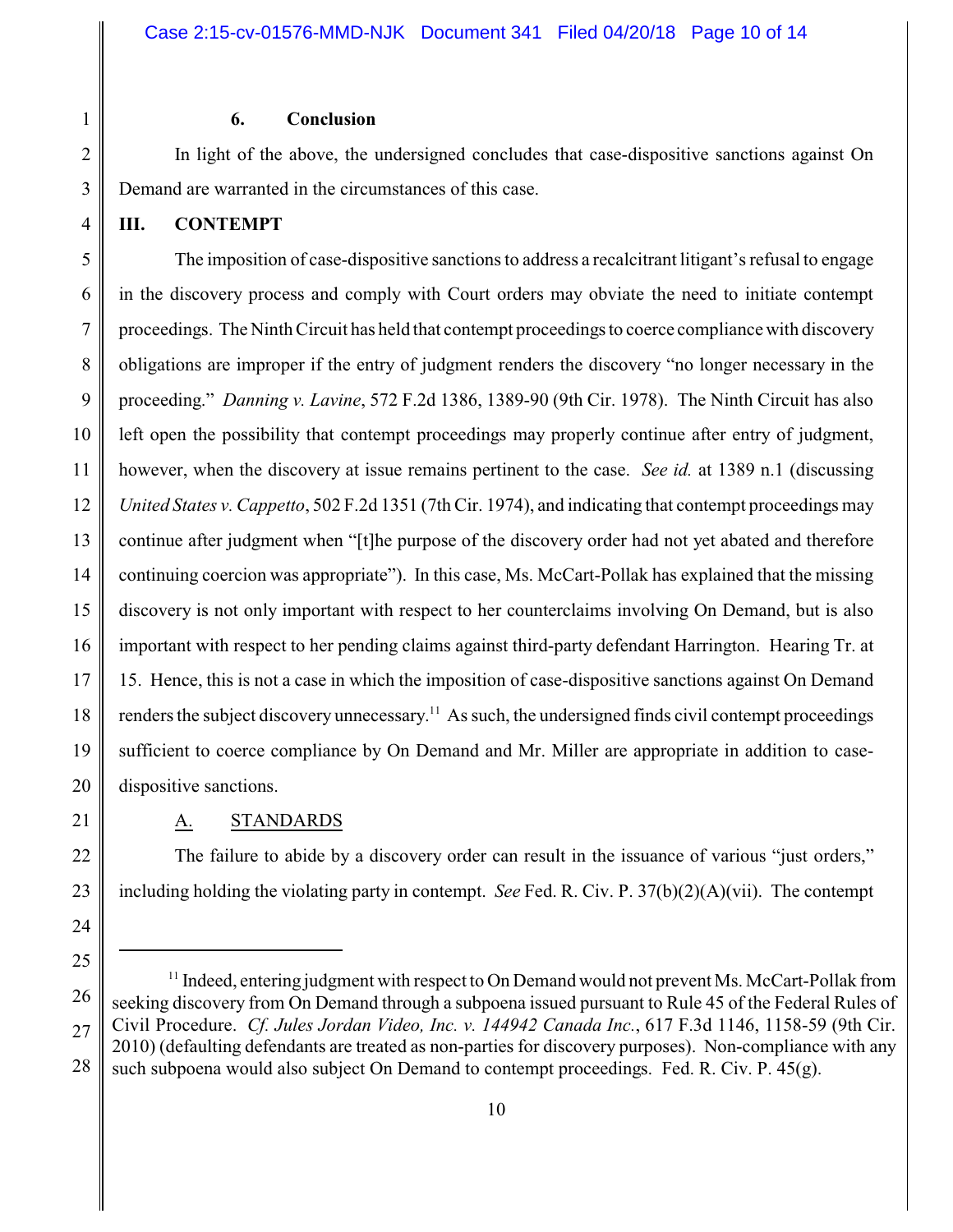### Case 2:15-cv-01576-MMD-NJK Document 341 Filed 04/20/18 Page 11 of 14

1 2 3 power of a magistrate judge regarding failure to abide by a discovery order is governed by 28 U.S.C. § 636(e). *See Aldridge v. Young*, 782 F. Supp. 1457, 1458 (D. Nev. 1991). Section 636(e) in its current form provides in relevant part that where:

4

5

6

7

25

26

the act constitutes a civil contempt, the magistrate judge shall forthwith certify the facts to a district judge and may serve or cause to be served, upon any person whose behavior is brought into question under this paragraph, an order requiring such person to appear before a district judge upon a day certain to show cause why that person should not be adjudged in contempt by reason of the facts so certified.

8 9 10 11 *See* 28 U.S.C. § 636(e)(6)(B)(iii). The assigned district judge then hears the evidence to determine whether the conduct warrants punishment, and may impose contempt sanctions in the same manner and to the same extent as for a contempt committed before the district judge herself. *See id.*; *see also In re Kitterman*, 696 F. Supp. 1366, 1370 (D. Nev. 1988).

12 13 14 15 16 17 18 19 "Sanctions for civil contempt may be imposed to coerce obedience to a court order, or to compensate the party pursuing the contempt action for injuries resulting from the contemptuous behavior, or both." *General Signal Corp. v. Donallco, Inc.*, 787 F.2d 1376, 1380 (9th Cir. 1986). For civil contempt to be found, there must be clear and convincing evidence that the contemnors violated a specific and definite order of the Court. *F.T.C. v. Enforma Natural Prods., Inc.*, 362 F.3d 1204, 1211 (9th Cir. 2004) (quoting *F.T.C. v. Affordable Media, LLC*, 179 F.3d 1228, 1239 (9th Cir. 1999)). If such evidence exists, the burden shifts to the contemnors to demonstrate why they were unable to comply. *Id.*<sup>12</sup>

20 21 22 23 24 A finding of contempt is not appropriate where the contemnors have taken "all reasonable steps" to comply with the Court's order. *See, e.g.*, *Richmark Corp. v. Timber Falling Consultants*, 959 F.2d 1468, 1479 (9th Cir. 1992). Asserting an impossibility defense is not successful based on conclusory representations. Instead, the contemnor bears the burden of producing evidence showing "categorically and in detail" why it is unable to comply. *Affordable Media*, 179 F.3d at 1241; *see also In re Icenhower*,

27 28 <sup>12</sup> There need not be an intentional violation of the order to find a party in civil contempt. *See, e.g.*, *General Signal Corp.*, 787 F.2d at 1379.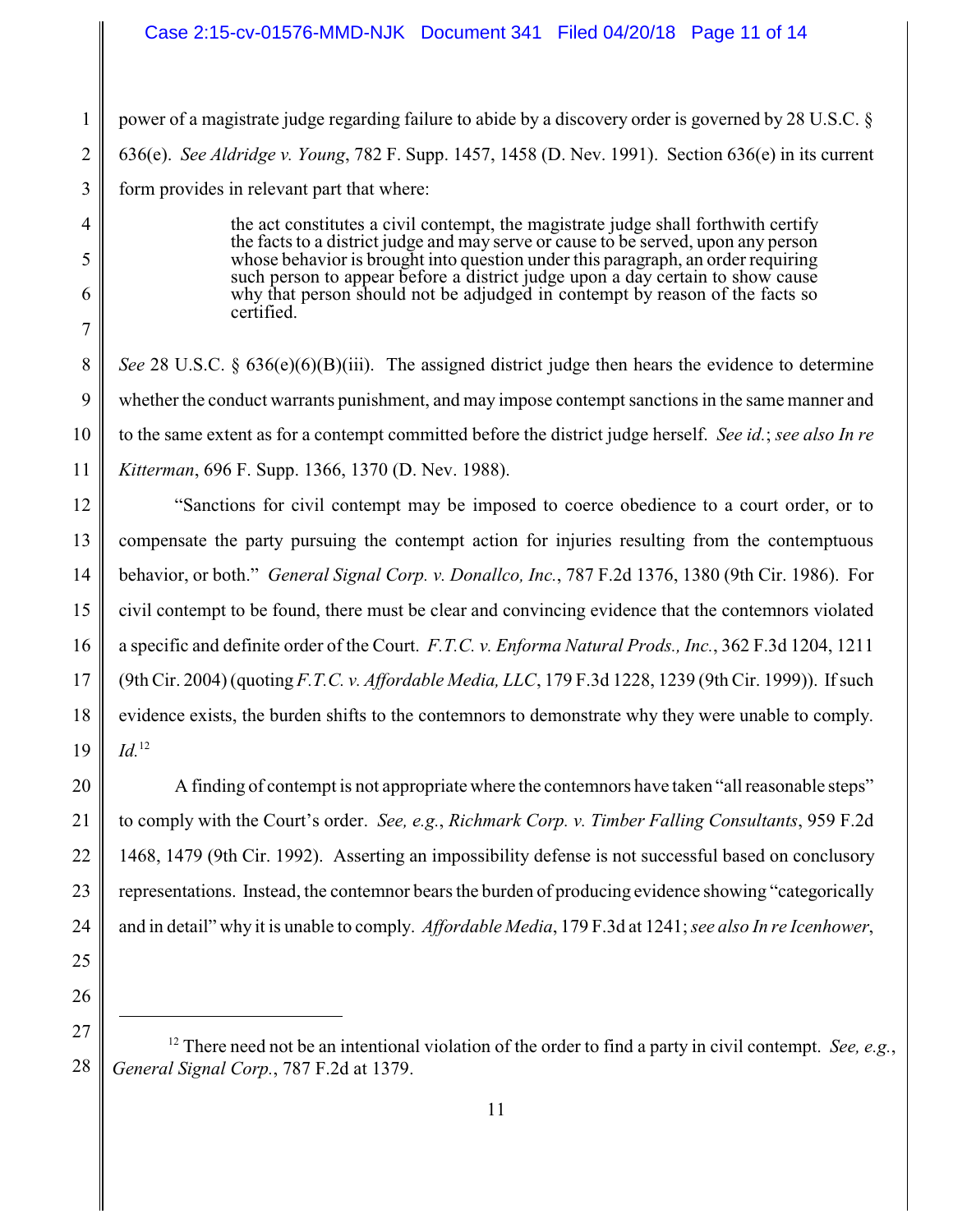### Case 2:15-cv-01576-MMD-NJK Document 341 Filed 04/20/18 Page 12 of 14

1 2 3 755 F.3d 1130, 1139 (9th Cir. 2014) (the contemnor must come forward with competent evidence of the inability to comply). Rule  $37(b)(2)(A)$  provides that a "party or a party's officer, director, or managing agent" may

4 be sanctioned for disobeying an order to provide discovery, up to and including imposition of a contempt

5 sanction. As the Ninth Circuit has recognized:

> It is imperative that we hold these officers in contempt if we are to have respect for and obedience to our orders in such cases. Our order was intended to protect legal rights. Contempt proceedings are unnecessary when such rights are honored. Responsibility must reach those with the power to alter the prohibited conduct.

9 10 11 *N.L.R.B. v. Sequoia Dist. Council of Carpenters, AFL-CIO*, 568 F.2d 628, 634 (9th Cir. 1977). Quite simply, "[a]n order to a corporation binds those who are legally responsible for the conduct of its affairs." *United States v. Laurins*, 857 F.2d 529, 535 (9th Cir. 1988).

12

6

7

8

16

B. CERTIFIED FACTS

13 14 15 The Court finds that there are certifiable facts warranting the issuance of an order requiring On Demand and Mr. Miller to appear before the assigned district judge to show cause why they should not be held in civil contempt.

The Court entered a clear and definite order as follows:

17 18 19 20 21 22 23 24 25 26 27 On July18, 2017, Ms. McCart-Pollak served various requests for production. *See* Docket No. 282 at 6-9. With respect to Request for Production Numbers 3, 4, 5, 8, 15, 17, 18, 20, and 21, On Demand responded by asserting that it would provide a compact disc with electronic copies of responsive documents by August 25, 2017. *See id.* While these documents are now long-overdue, On Demand has not provided them to date citing "technical" difficulties. To that end, On Demand does not argue that it is not required to produce responsive documents, but instead seeks an order from the Court setting a new deadline of November 21, 2017 by which to produce the documents on compact disc for Ms. McCart-Pollak. Docket No. 285 at 2. As there is no dispute that the documents must be produced and On Demand has represented that they can be produced by November 21, 2017, the Court hereby**GRANTS** this aspect of the motion to compel and **ORDERS**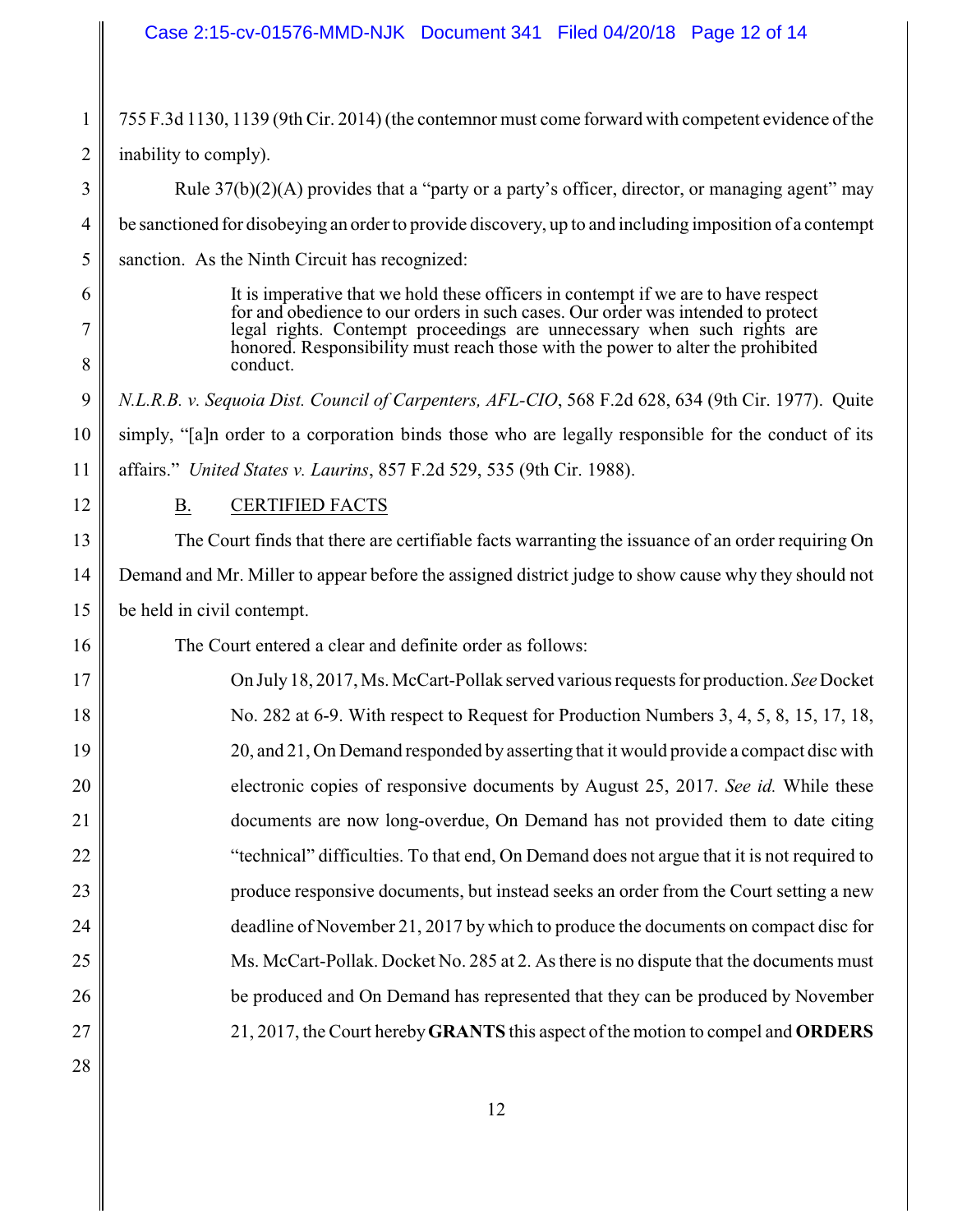1 2

3

that On Demand shall serve on Ms. McCart-Pollak, by November 21, 2017, a compact disc providing all responsive documents to the above requests.

Docket No. 289 at 2.

4 5 On Demand and Mr. Miller do not contest that they violated that order, having failed to produce the documents as directed.

6 7 8 9 On Demand and Mr. Miller reference a lack of funds and a third-party vendor's refusal to release the identified compact disc due to lack of payment. *See, e.g.*, Docket No. 300 at 4. Despite ample opportunity to do so, however, they have to date failed to substantiate the alleged inability to comply with a detailed explanation or evidentiary support beyond bald assertions.

10 11 12 13 14 15 Moreover, Mr. Miller is not only On Demand's attorney in this case, he is also an officer of On Demand as one of its partners. *See* Hearing Tr. at 5-6. On Demand's non-compliance with its discovery obligations was the result of Mr. Miller's actions (or inactions). *See, e.g.*, Docket No. 282 at 36 (email of September 21, 2017, promising production of documents); Docket No. 285 at 2 (brief seeking order providing "final" extension to provide documents in lieu of sanctions); Docket No. 300 at 4 (declaration as to Mr. Miller's personal knowledge regarding the facts surrounding On Demand's non-compliance).

16 **IV. CONCLUSION**

17 18 19 For the reasons discussed above, the undersigned **RECOMMENDS** that dispositive sanctions be imposed against On Demand, including entry of default judgment on Ms. McCart-Pollak's counterclaims.

20 21 22 23 In addition, the Court **CERTIFIES** the facts outlined above pursuant to 28 U.S.C. § 636(e)(6)(B)(iii). The Court further **ORDERS** that On Demand and Mr. Miller shall appear before United States District Judge Miranda M. Du at 9:30 a.m. on June 19, 2018, in a Las Vegas Courtroom to be determined to show cause why they should not be held in contempt.

- 24
- 25 26
- 27
- 28